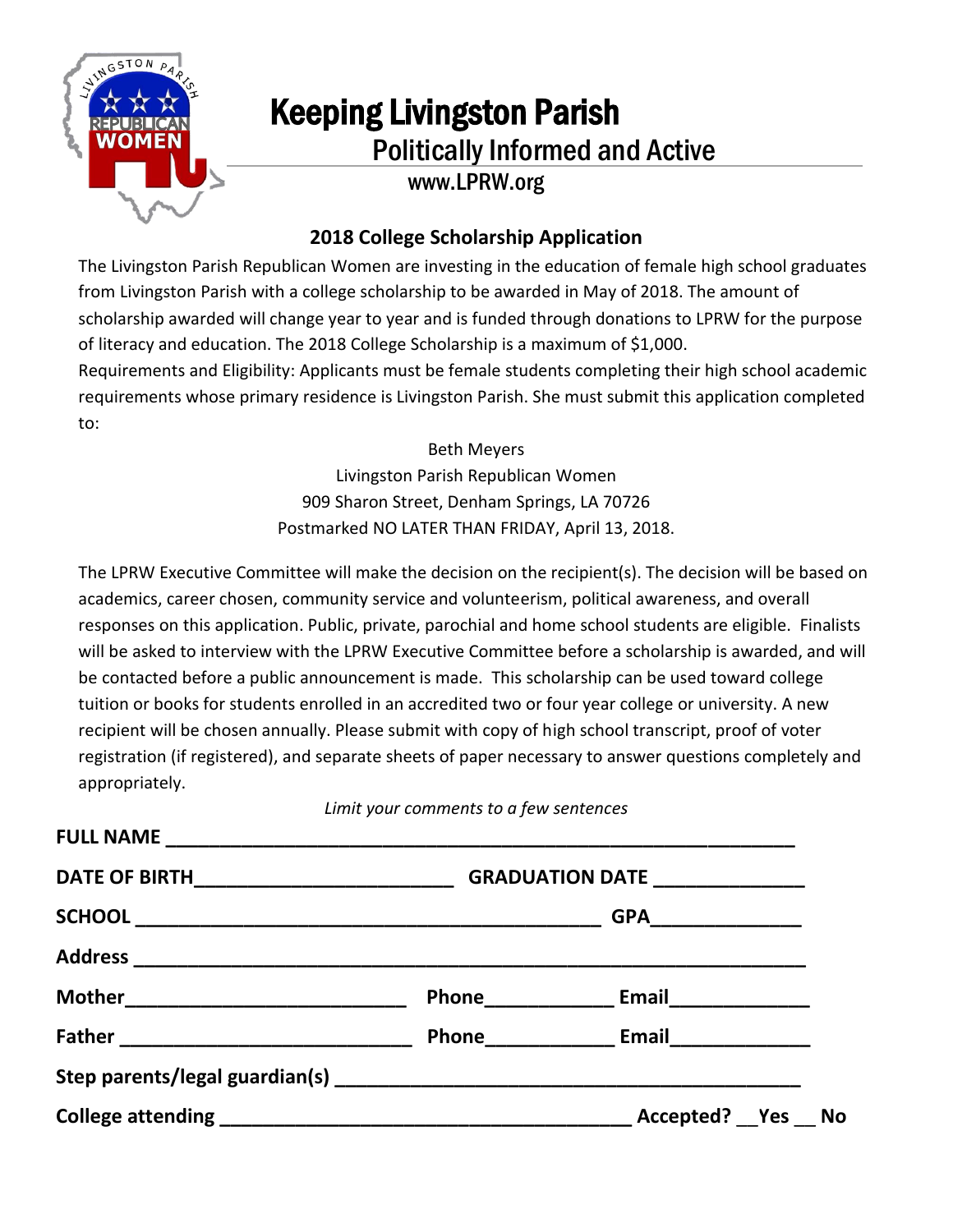**What are your career goals? Explain your goals in 5-10 sentences.**

**What are your plans for academic success during college? Explain.**

**How will you and/or your parents fund your educational goals?**

**Will you be attending as a full-time student scheduling 12 or more hours during your first 2 semesters? \_\_\_\_\_\_\_\_\_\_\_\_\_\_\_\_\_**

**Will you be employed while attending school? \_\_\_\_\_\_\_\_\_\_\_\_\_\_\_\_\_\_\_\_\_**

**Community Service: list and describe your community service and volunteerism activities.** 

**Which one was your favorite and why?**

**Do you see yourself as a leader? What are your strengths?**

**Who has most inspired you in your career aspirations?**

**Politically speaking, how would you describe yourself? What are your views on political parties?** 

**Are you a registered voter? What political party are you registered with? (Please provide proof of party affiliation from the Registrar of Voters). If not registered, why?**